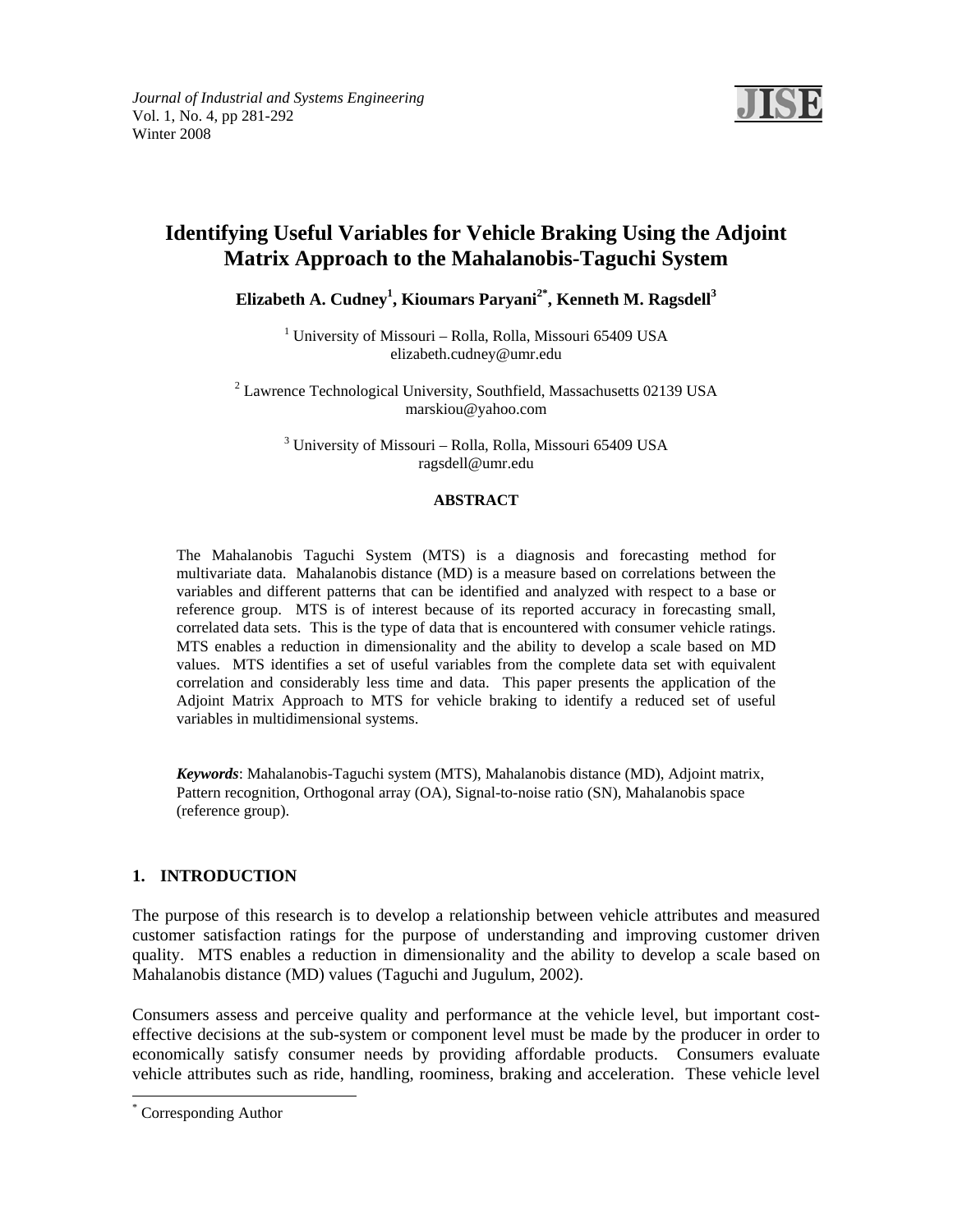attributes are influenced by factors at all levels of the vehicle architecture, and these factors are often correlated. The goal of this research is to efficiently forecast consumer satisfaction measured as a function of available vehicle level performance data. This paper presents the application of the Adjoint Matrix Approach to MTS (MDA) technique to identify a reduced set of useful variables in multidimensional systems.

MTS can be used to minimize the number of variables required to forecast the performance of a system. The steps of the MTS analysis for vehicle braking are outlined in this paper. The objective of the MTS analysis for vehicle brake pedal feel is to explain the relationship between the brake parameters and measured consumer satisfaction rating (CSR). The purpose is to provide an understanding of the relationship and provide an opportunity to efficiently improve consumer driven quality.

# **2. REVIEW OF RELEVANT LITERATURE**

Considerable research is available utilizing Mahalanobis distance for determining the similarities of values from known and unknown samples. However, existing research uses Mahalanobis distance to consider measurable and distinct variables. Consumer requirements or inputs to the research were concrete and clearly defined. However, this research will create a methodology to translate lower level characteristics using Mahalanobis distance into performance specifications and capabilities.

Mahalanobis distance is utilized to determine the misclassification of samples in research by Shen et al (2003). Two processes for table production are evaluated in this research including wet granulation and direct compression which are the two main methods used in tablet preparation. Pyrolysis-gas chromatography-mass spectrometry was used to discriminate the two processes. First, samples were removed that did not contain at least half the number of samples for one of the two classes. Principal components analysis (PCA) was then employed to determine the main principal components. Based on the PCA analysis, three factors and one sample were excluded. The data was further processed using Fisher discriminant analysis to classify the sample using unsupervised and supervised classification methods (Shen et al, 2003). Fisher discriminant analysis is an approach that is commonly used for feature extraction between groups. The results were evaluated using Mahalanobis distance to determine the misclassification rate.

Taguchi utilized the Mahalanobis-Taguchi System for diagnosis and pattern recognition. His research discussed a case study involving liver disease diagnosis in Tokyo, Japan using fifteen variables. The normal group consisted of 200 people that were determined to not have liver disease. For each abnormal group, he determined which variables were significant (Taguchi, 2000). In his research, Taguchi developed an eight-step procedure titled "Mahalanobis Distance for Diagnosis and Pattern Recognition System Optimization Procedure".

Garcia-Lagos et al. utilized Mahalanobis distance in a topology assessment for power systems. The research developed system architecture for use in a state estimator which worked with a bus-branch oriented network model. The architecture was developed in two stages including a preprocessing stage and a classification stage. The preprocessing stage transformed the measurements into output vectors for grid topologies. In the second stage, classification is determined using a layer of Gaussian potential function units based on the Mahalanobis distance (Garcia-Lagos et al, 2003). The units are established through input from the preprocessed vector. This indicates the degree to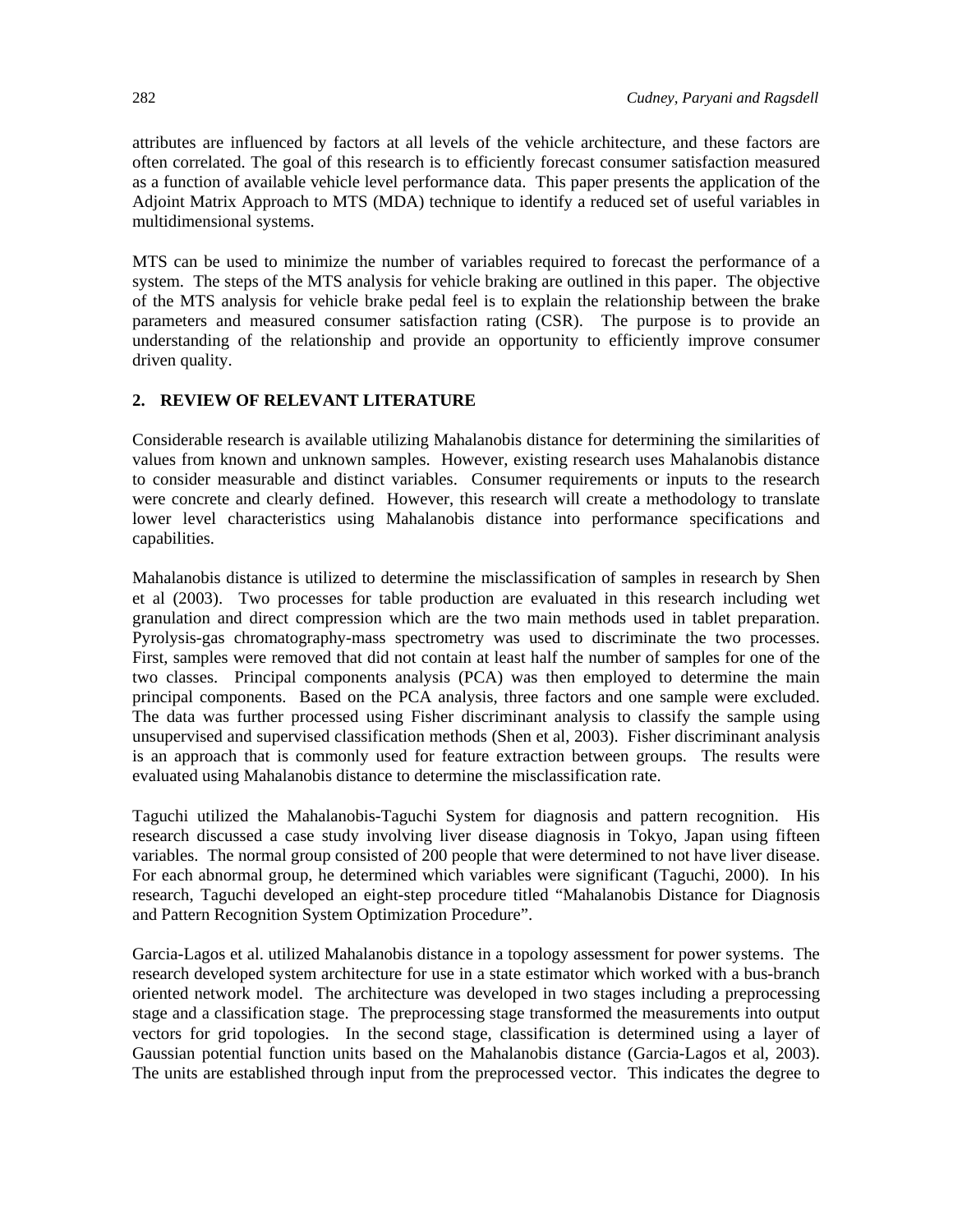which a vector belongs to a specific topology. This assessment enabled the researchers to identify the actual topology.

Al-Otum proposes two algorithms for color morphology. The first is a Mahalanobis-color-distancebased morphological ordering algorithm. The second is a corrected component wise morphological ordering algorithm. Both algorithms employ a Mahalanobis color measure based on reduced and conditional ordering of the data to perform four basic morphological operators: dilation, erosion, opening, and closing. The data ordering is performed using the Mahalanobis color distance (MCD) in which the angle-valued pixels are replaced by a scalar (Al-Otuml, 2003). The two algorithms were evaluated using a perceptual image quality assessment.

Mahalanobis distance was used to maximize productivity in a new manufacturing control system by Hayashi et al. The research used Mahalanobis distance as a core to their manufacturing control system because of the method's ability to recognize patterns. Due to a very high utilization of certain processes, one of the manufacturing areas for wafers was experiencing a bottleneck. Approximately 50% of the primary tools in this manufacturing area had over 90% utilization. Mahalanobis distance was used in conjunction with manufacturing administrators to focus on routes that involve the shortest cycle time and reduce labor costs (Hayashi et all, 2001). The new system detected deviations from normal productivity much earlier, enabled root cause identification and prioritized resolution.

Asada used the Mahalanobis-Taguchi System to forecast the yield of wafers. Yield of wafers is determined by the variability of electrical characteristics and dust. The research focused on one wafer product with a high yield. Mahalanobis distances were calculated on various wafers to compare the relationship between yield and distance (Asada, 2001). The signal-to-noise ratios were used to indicate the capability of forecasting and the effect of the parameters.

A method for handling uncertainty in feature position is proposed in the work of Anandan and Irani. The uncertainty in feature position for 3D shape and motion in multiple views depends on the underlying spatial intensity structure. The purpose of this research is to minimize the covarianceweighted squared error which is the Mahalanobis distance. The raw data is transformed into a covariance-weighted space in which the noise is uncorrelated and equally distributed. Singular Value Decomposition (SVD) is then employed to minimize the objective function in the transformed data space. A second step is then performed to recover the shape and motion of the original data space (Anandan and Irani, 2002). Results are provided for varying degrees of uncertainty.

Pattern recognition using Mahalanobis distance was demonstrated in the work of Wu. In this research, pattern recognition was used to diagnose human health. The results of tests from a regular physical check-up were used as the characteristics. The correlation between different tests was shown. Mahalanobis distance was used to summarize the multi-dimensional characteristics into one scale. In this research the base point was difficult to define because it was a healthy person. People who were judged to be healthy for the past two years were considered to be healthy (Wu, 2004). The research considered diagnosis of liver function with the objective of forecasting serious disease until the next check-up. The approach provided a more efficient method and also avoided inhuman treatment which was previously used in double blind tests.

The research presented here is distinct from existing literature due to the nature of value perception and the direction of the relationship. The focus is on consumer satisfaction which is consumer specific and not definitive. Using consumer satisfaction ratings and vehicle performance data, the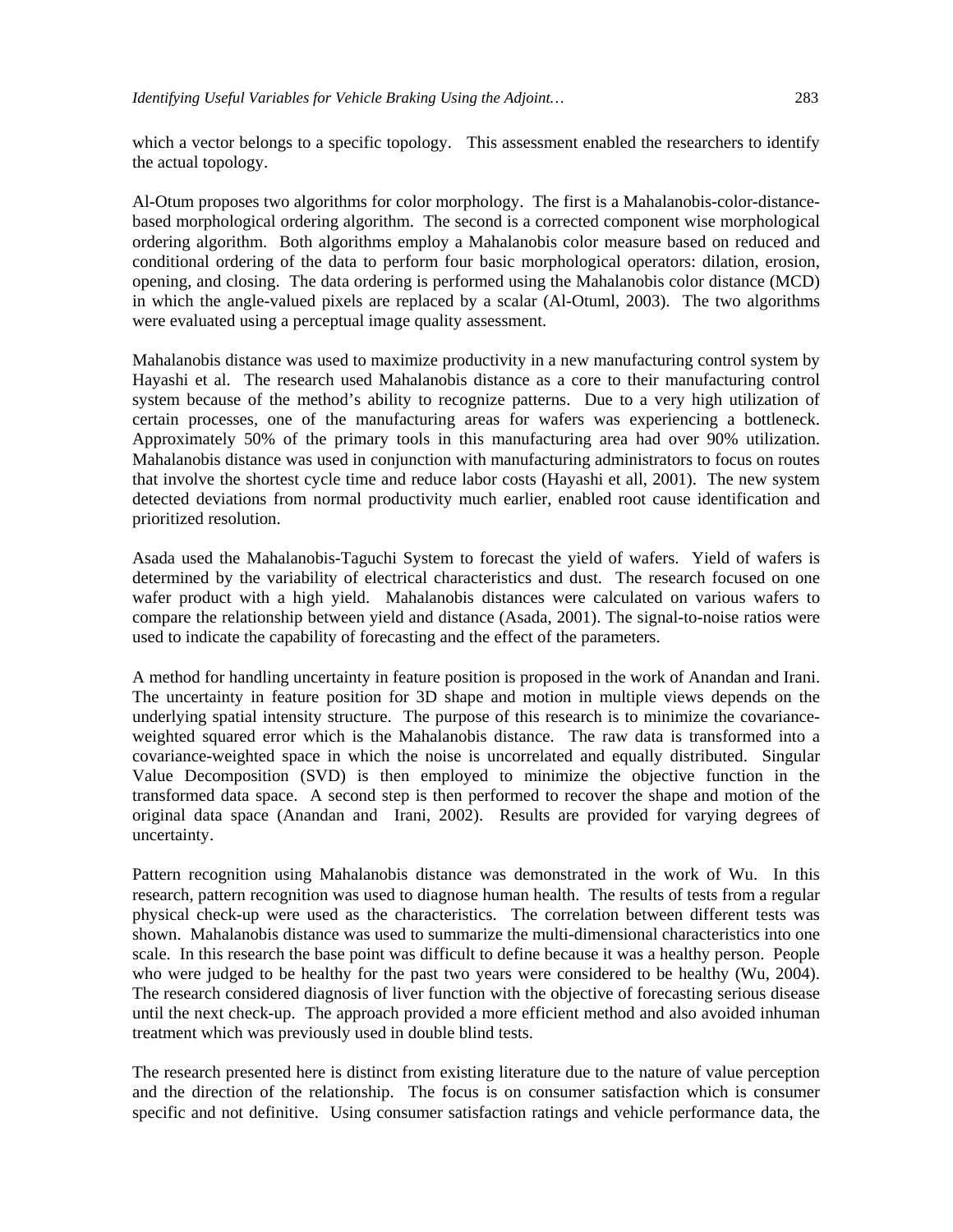useful variables are determined. The research takes MTS one step further to forecast consumer satisfaction ratings using regression analysis. In previous literature, the flow of the relationship is distinct. Multicollinearity between factors is also not addressed in the literature. Based on the regression equations, the impact on consumer satisfaction from changes in lower level components can be determined.

#### **3. MULTIDIMENSIONAL SYSTEMS**

A system, by its nature, is multidimensional. In order to improve or optimize a system, it is necessary to understand the variables and noise conditions that affect the system performance. All variables do not affect system performance to an equal degree. Therefore, it is paramount to identify the critical sets of variables through discriminant analysis of the system. The critical sets of variables can then be used for diagnosis and prediction.

Generally speaking, a multidimensional system consist of an input signal, *M*, that is typically given by the consumer. Noise conditions arise from changes in consumer use of the product, wear and deterioration, and manufacturing variation. The control factors are used to provide information to make a decision about the system. The output, *y*, should ideally closely match the input signal and be a measurable characteristic. A graphical depiction of a generalized multidimensional system is given in Figure 1.



Figure 1. Multidimensional System

#### **4. MAHALANOBIS DISTANCE**

Prasanta Chandra Mahalanobis introduced Mahalanobis distance (MD) in 1936 for the first time. The Mahalanobis-Taguchi System (MTS) was later developed by Genichi Taguchi as a diagnosis and forecasting method using multivariate data for robust engineering.

Mahalanobis distance (MD) is a distance measure that is based on correlations between variables and the different patterns that can be identified and analyzed with respect to a reference population. MD is a discriminant analysis approach (Taguchi and Jugulum, 2002), which will be used to predict changes in consumer satisfaction corresponding to changes in multiple engineering characteristics at all levels of a hardware set (vehicle design). MD is different from Euclidean distance because it addresses the correlations or distribution of the data points. Traditionally, the MD methodology has been used to classify observations into different groups. MD is defined in Equation 1.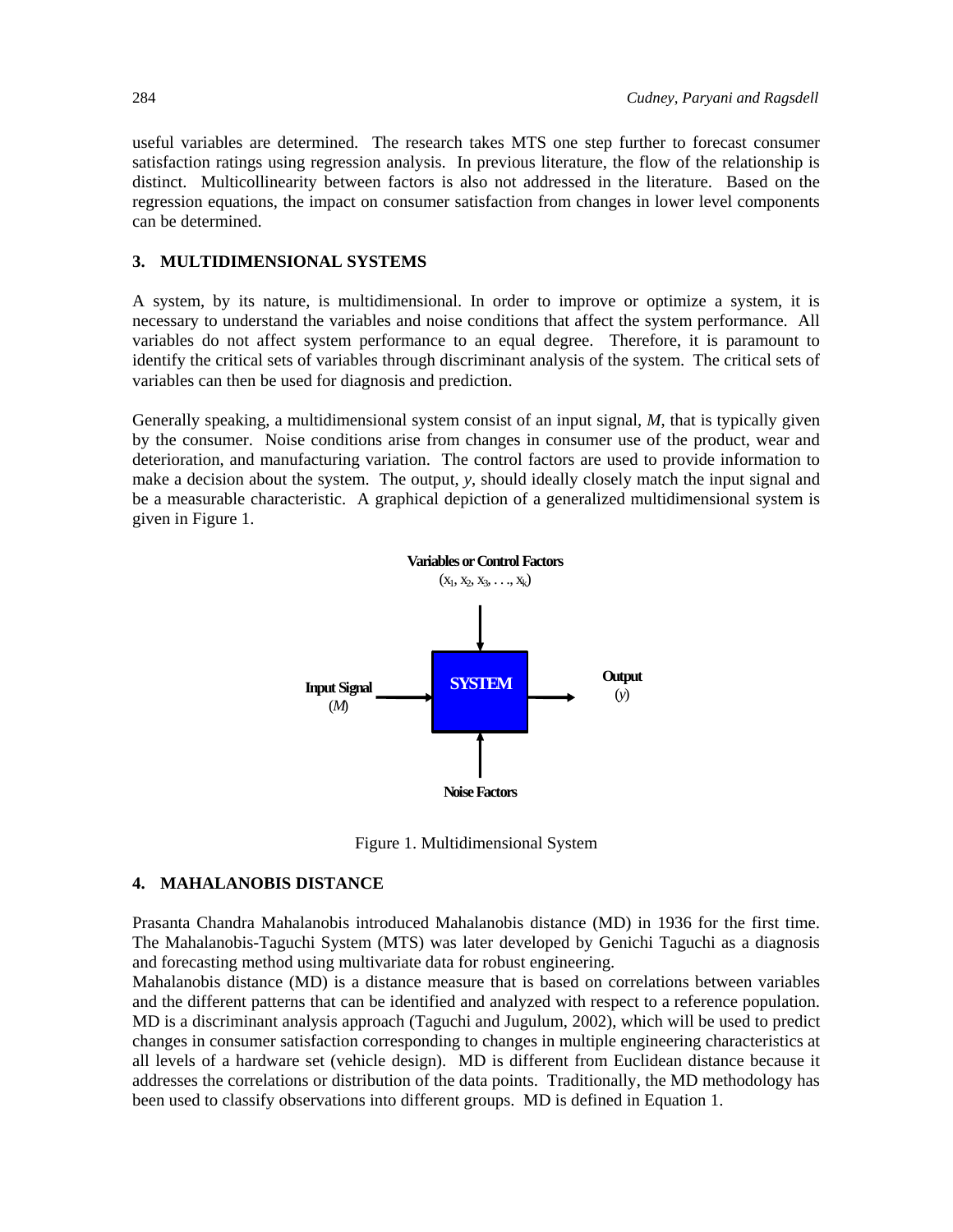*Identifying Useful Variables for Vehicle Braking Using the Adjoint…* 285

$$
MD_j = D_j^2 = \frac{1}{k} Z_{ij}^T A^{-1} Z_{ij}
$$
 (1)

where,

 $k =$  total number of variables  $i =$  number of variables  $(i = 1, 2, \ldots, k)$  $j =$  number of samples ( $j = 1, 2, \ldots, n$ )  $Z_{ij}$  = standardized vector of normalized characteristics of  $x_{ij}$  $x_{ii}$  = value of the *i*th characteristic in the *j*th observation  $m<sub>i</sub>$  = mean of the *i*th characteristic  $s_i$  = standard deviation of the *i*th characteristic  $T =$  transpose of the vector  $A^{-1}$  = inverse of the correlation matrix

Mahalanobis distance is used to determine the similarity of a known set of values (normal group) to that of an unknown set of values (abnormal group). MD has successfully been applied to a broad range of cases mainly because it is very sensitive to inter-variable changes in data. Also, because the Mahalanobis distance is measured in terms of standard deviations from the mean of the samples, it provides a statistical measure of how well an unknown sample matches a known sample set.

#### **5. THE MAHALANOBIS-TAGUCHI SYSTEM**

The Mahalanobis Taguchi System (MTS) is a pattern recognition technology that aids in quantitative decisions by constructing a multivariate measurement scale using a data analytic method. The main objective of MTS is to make accurate predictions in multidimensional systems by constructing a measurement scale (Taguchi and Jugulum, 2002). The patterns of observations in a multidimensional system highly depend on the correlation structure of the variables in the system. One can make the wrong decision about the patterns if each variable is looked at separately without considering the correlation structure. To construct a multidimensional measurement scale, it is important to have a distance measure. The distance measure is based on the correlation between the variable and the different patterns that could be identified and analyzed with respect to a base or reference point.

In the MTS, the Mahalanobis space (reference group) is obtained using the standardized variables of healthy or normal data. The Mahalanobis space can be used to discriminate between normal and abnormal objects. Once the MS is established, the number of attributes is reduced using orthogonal array (OA) and signal-to-noise ratio (SN) by evaluating the contribution of each attribute. Each row of the OA determines a subset of the original system by including and excluding that attribute to and from the system.

# **6. ADJOINT MATRIX APPROACH**

An issue that must be addressed during the course of MTS analysis is multicollinearity. Multicollinearity occurs when there are strong correlations among three or more factors. In the presence of multicollinearity, the determinant of the correlation matrix will approach zero (Manly, 1994). Consequently, the resulting inverse matrix and scaled Mahalanobis distances (MD) will be difficult to compute; and they will be inaccurate if standard approaches are employed. The adjoint matrix approach (MDA) can be employed to handle multicollinearity.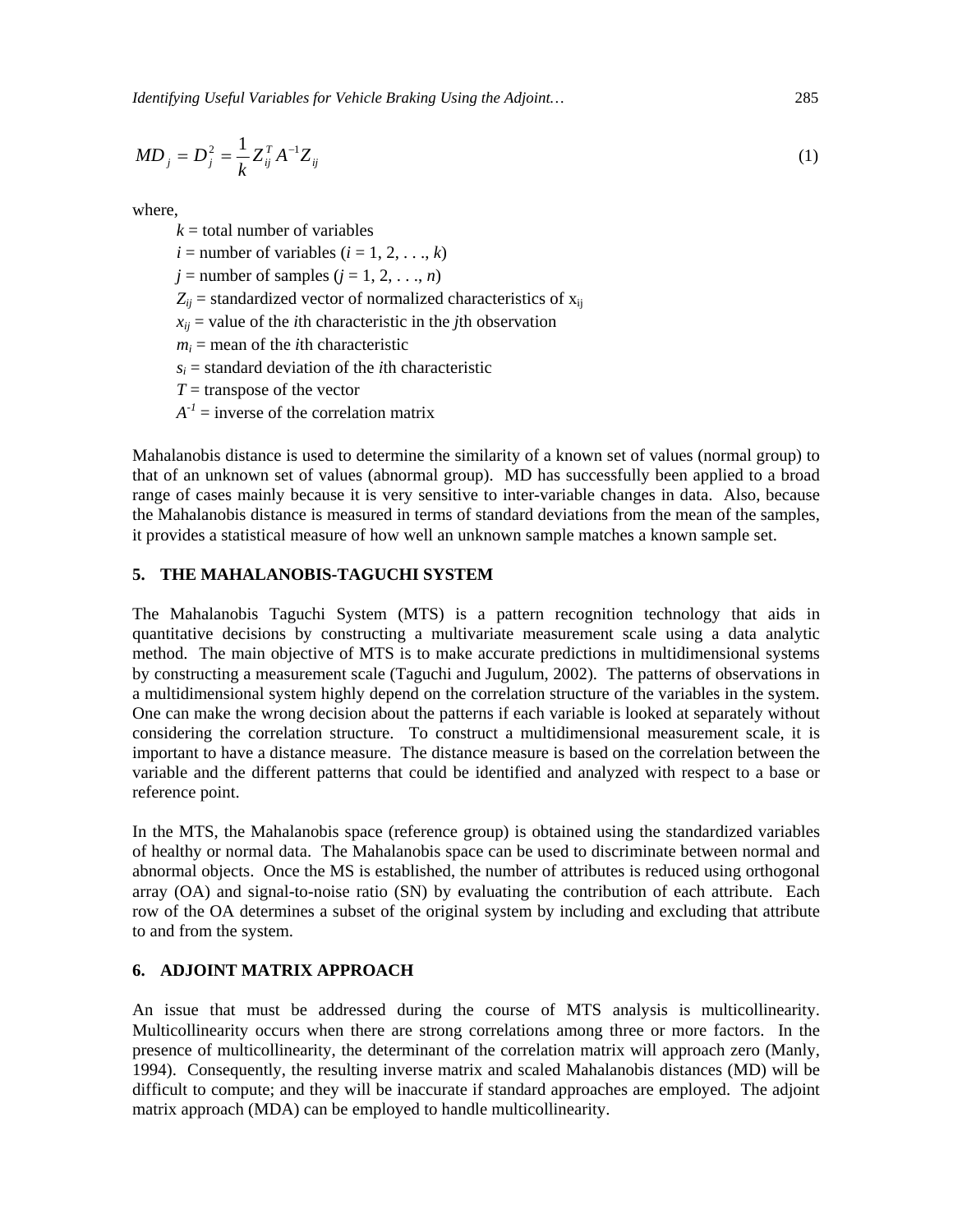In MDA the adjoint of the correlation matrix is used, instead of the inverse matrix, to calculate the distances. This approach can be used even when collinearity is not present. The adjoint of a square matrix *A* is obtained by replacing each element of *A* with its own cofactor and transposing the result. To distinguish from MD, the symbol  $MD<sub>A</sub>$  is used to denote the distances obtained from an adjoint matrix. The relationship between the adjoint, determinant, and inverse is shown in the following equations.

$$
MD_j = \frac{1}{k} Z_{ij}^T C^{-1} Z_{ij}
$$
\n
$$
(2)
$$

$$
MD_{Aj} = \frac{1}{k} Z_{ij}^T C_{adj} Z_{ij}
$$
\n
$$
(3)
$$

$$
MD_j = \frac{1}{\det C} MD_{Aj} \tag{4}
$$

MDA is similar to Mahalanobis distance (MD); however, there are different properties. MD and MDA both represent the distances from the healthy or normal group and can be used to measure the degree of abnormality. In the adjoint matrix approach, the Mahalanobis space (MS) also contains means, standard deviations, and correlation structure of the healthy or normal group. However, here the MS is not called the unit space since the average of the  $MD_A$  's is not unity.

#### **7. MDA ANALYSIS OF BRAKE PEDAL FEEL**

A total of 76 data sets were provided for analysis. However, 51 of these data sets had missing data for at least one of the brake pedal feel parameters. The remaining 25 good data sets were utilized for the MTS analysis.



Figure 2. MD Values and Corresponding Outliers for Brake Pedal Feel Indices

The MD was calculated for the 25 data points using the 9 brake pedal feel index parameters. Using Mahalanobis distance, two outliers were identified and removed from the brake pedal feel indices as the first step in the MTS analysis. .Figure 2 illustrates the MD values for the 25 data points and the outliers. Using an arbitrary distance threshold value for MD of 1.5, two data sets are determined as outliers, i.e., 18, and 26.Minitab's matrix plot was utilized as an alternative and supplementary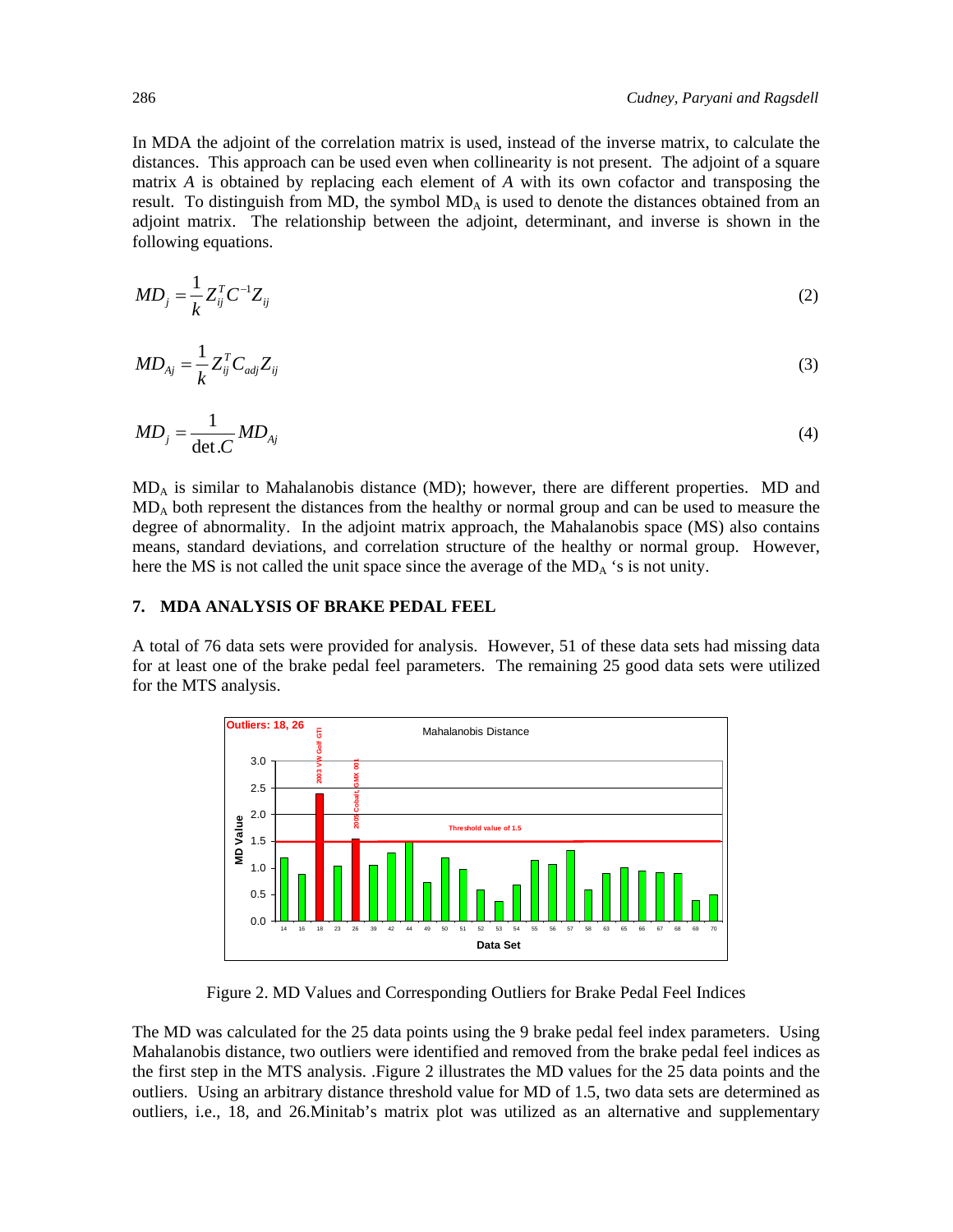approach for identifying the outliers. The matrix plot was constructed for the 25 data points using the nine brake pedal feel index parameters as shown in Figure 3.



Figure 3. Matrix Plot of Brake Pedal Feel Indices for Identifying Outliers

Outliers can be selected using the matrix plot by visual inspection of these plots. No outliers were recognized for the brake pedal feel indices using the matrix plot. Using the MD threshold method two outliers were selected; whereas the matrix plot approach identified no outliers. Consequently, as mentioned earlier, two outliers were removed utilizing both the MD and the matrix plot.

The remaining 23 data sets were then used to perform the brake pedal feel analysis using the adjoint matrix approach (MDA). Let us emphasis again that the MDA approach is utilized in this analysis due to its ability to effectively handle multicollinearity. Nine brake pedal feel indices are used in the analysis.

| Data Set ID | $\bf CSR$ | $MD_A$ |
|-------------|-----------|--------|
| 67          | 3.52      | 0.678  |
| 63          | 3.56      | 0.956  |
| 42          | 3.60      | 0.938  |
| 44          | 3.61      | 0.872  |
| 51          | 3.62      | 0.984  |
| 52          | 3.62      | 0.980  |
| 53          | 3.62      | 0.752  |
| 58          | 3.62      | 0.990  |
| 65          | 3.62      | 0.725  |
| 66          | 3.62      | 0.977  |
| 69          | 3.62      | 0.975  |

Table 1. MD Values for the Normal Group

In implementing MDA, the first step is to define a "normal" or "healthy" group as the Mahalanobis space (MS). The Mahalanobis distance was then calculated using the data on the nine indices for the normal group. Table 1 shows the resulting MD value for each sample from the normal group. The data is listed in order of ascending consumer satisfaction (CSR) rating.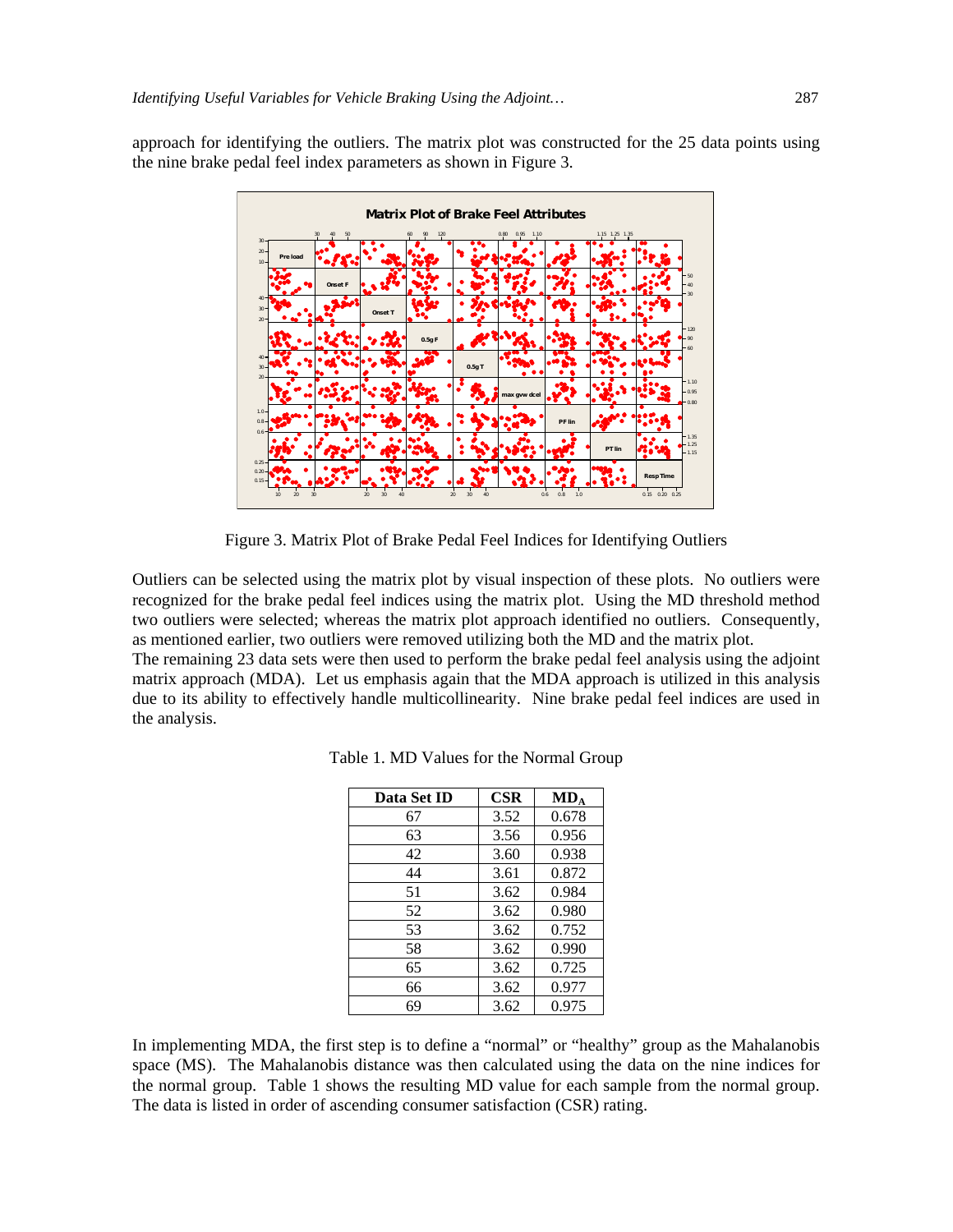The MDs were then calculated for the test group. Table 2 summarizes these MDs. The data sets are again listed in order of ascending CSR.

| Data Set ID | <b>CSR</b> | $MD_A$ |
|-------------|------------|--------|
| 16          | 3.45       | 9.665  |
| 49          | 3.46       | 15.952 |
| 54          | 3.46       | 23.692 |
| 57          | 3.46       | 48.764 |
| 56          | 3.70       | 18.884 |
| 23          | 4.00       | 77.213 |

Table 2. MD Values for the Test Group

A summary of the MD values for both the normal group and test group is provided in Figure 4.



Figure 4. MD Values for the Normal Group and Test Group

The next step of the analysis is to optimize the discriminating ability of the MTS system using orthogonal arrays and signal-to-noise ratio. Table 3 shows the  $L_{16}$  orthogonal array used for the analysis of the nine brake pedal feel indices.

For each experiment in the OA a signal-to-noise (S/N) ratio is calculated. The S/N ratios, obtained from the test MDs, are used as the response for each combination of OA. The useful set of variables is determined by evaluating the "gain" in S/N ratio. The gains for the nine brake pedal feel indices are shown in Figure 5.

The next step in the analysis involves performing step-wise regression analysis. Variables are added to the regression analysis in descending order of the gains magnitude starting with the highest gain in S/N ratio. The regression equations shown in Table 4 were generated as each of the nine factors are systematically added to the regression analysis.

A summary of the correlation values as variables are added is shown in Table 5. Using the regression equations, the predicted consumer satisfaction values are calculated. As graphically shown in Figure 6, these predicted values are compared to the actual consumer satisfaction values for the five useful variables.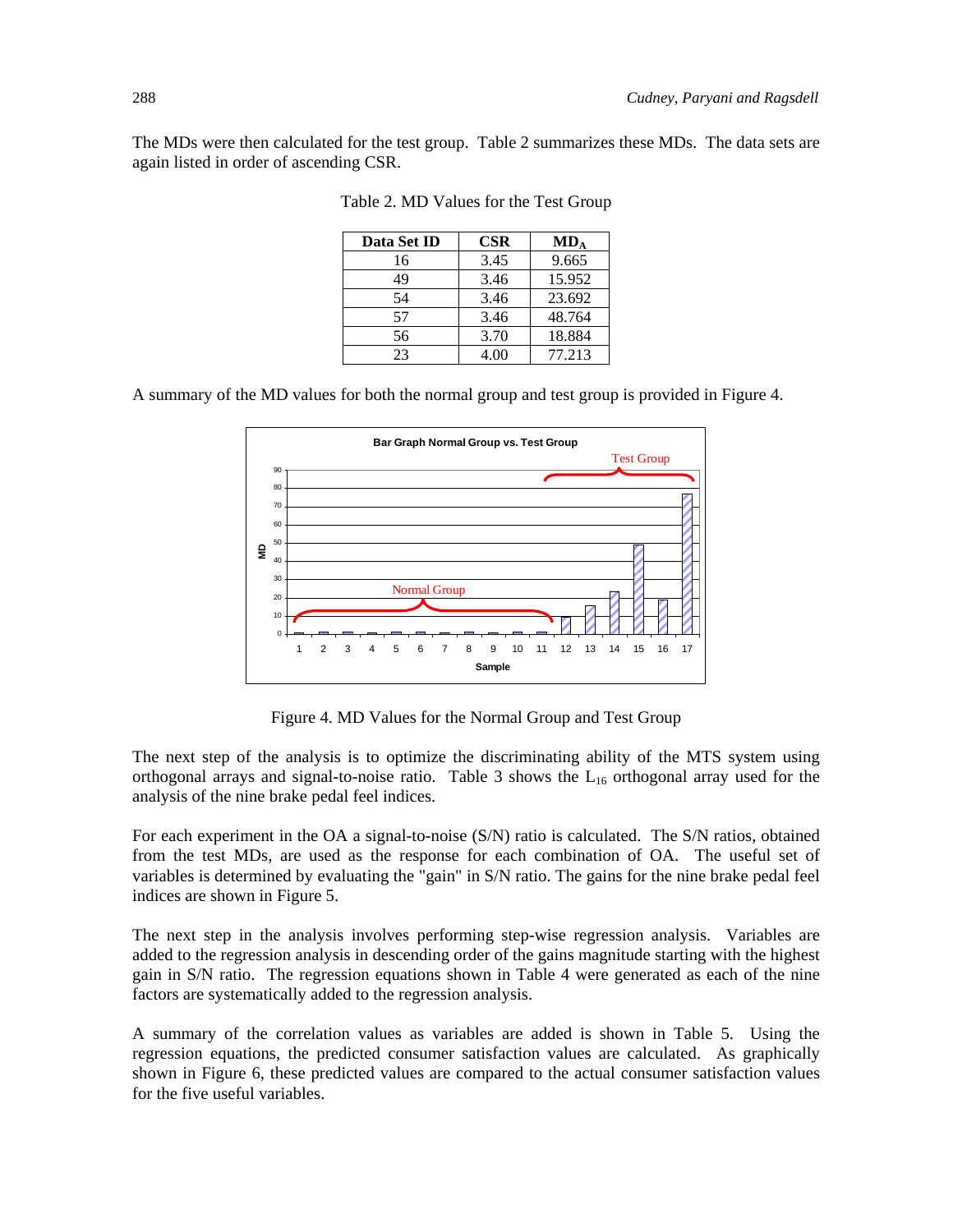|                | $\mathbf{X}_1$ | $\mathbf{X}_2$ | $X_3$          | $\mathbf{X}_4$          | $\mathbf{X}_5$ | $X_6$          | $\mathbf{X}_7$ | $X_8$          | X <sub>9</sub>   |
|----------------|----------------|----------------|----------------|-------------------------|----------------|----------------|----------------|----------------|------------------|
|                | 1              | $\overline{2}$ | 3              | $\overline{\mathbf{4}}$ | 5              | 6              | 7              | 8              | 9                |
| 1              | $\overline{2}$ | $\overline{2}$ | 1              | $\overline{c}$          | $\mathbf{1}$   | 1              | $\overline{2}$ | $\overline{2}$ | $\boldsymbol{l}$ |
| $\overline{2}$ | $\overline{2}$ | $\overline{2}$ | $\mathbf{1}$   | $\overline{2}$          | $\mathbf{1}$   | $\mathbf{1}$   | $\overline{2}$ | $\mathbf{1}$   | $\overline{c}$   |
| 3              | $\overline{c}$ | $\overline{c}$ | $\mathbf{1}$   | $\mathbf{1}$            | $\overline{2}$ | $\overline{2}$ | $\,1$          | $\overline{c}$ | 1                |
| $\overline{4}$ | $\overline{2}$ | 2              | 1              | 1                       | 2              | 2              | 1              | $\mathbf{1}$   | $\overline{c}$   |
| 5              | $\overline{2}$ | $\mathbf{1}$   | 2              | $\overline{c}$          | $\mathbf{1}$   | $\overline{c}$ | 1              | $\overline{2}$ | 1                |
| 6              | $\overline{2}$ | $\mathbf{1}$   | $\overline{2}$ | $\overline{2}$          | $\mathbf{1}$   | $\overline{c}$ | $\mathbf{1}$   | $\mathbf{1}$   | $\overline{2}$   |
| 7              | 2              | 1              | 2              | $\mathbf{1}$            | $\overline{2}$ | 1              | 2              | 2              | $\mathbf{1}$     |
| 8              | $\overline{2}$ | 1              | $\overline{2}$ | $\mathbf{1}$            | $\overline{2}$ | 1              | $\overline{2}$ | $\mathbf{1}$   | $\overline{2}$   |
| 9              | $\mathbf{1}$   | $\overline{2}$ | $\overline{2}$ | $\overline{2}$          | $\overline{2}$ | 1              | $\mathbf{1}$   | $\overline{2}$ | $\overline{2}$   |
| 10             | $\mathbf{1}$   | $\overline{2}$ | $\overline{2}$ | $\overline{2}$          | $\overline{2}$ | 1              | 1              | $\mathbf{1}$   | $\mathbf{1}$     |
| 11             | 1              | $\overline{2}$ | $\overline{2}$ | $\mathbf{1}$            | $\mathbf{1}$   | 2              | $\overline{2}$ | 2              | $\overline{c}$   |
| 12             | $\mathbf{1}$   | $\overline{2}$ | 2              | $\mathbf{1}$            | $\mathbf{1}$   | 2              | $\overline{2}$ | $\mathbf{1}$   | $\mathbf{1}$     |
| 13             | 1              | 1              | 1              | 2                       | 2              | 2              | $\overline{2}$ | 2              | $\overline{c}$   |
| 14             | $\mathbf{1}$   | 1              | 1              | $\overline{2}$          | 2              | 2              | $\overline{2}$ | $\mathbf{1}$   | $\mathbf{1}$     |
| 15             | 1              | 1              | 1              | $\mathbf{1}$            | 1              | 1              | $\mathbf{1}$   | 2              | $\overline{c}$   |
| 16             | 1              | $\mathbf{1}$   | $\mathbf{1}$   | $\mathbf{1}$            | $\mathbf{1}$   | $\mathbf{1}$   | $\mathbf{1}$   | $\,1$          | $\mathbf{1}$     |

Table 3. *L16* Orthogonal Array for the Nine Brake Pedal Feel Indices



Figure 5. Calculated Gains for the Nine Brake Pedal Feel Indices



Figure 6. Measured Versus Predicted CS for the Useful Variables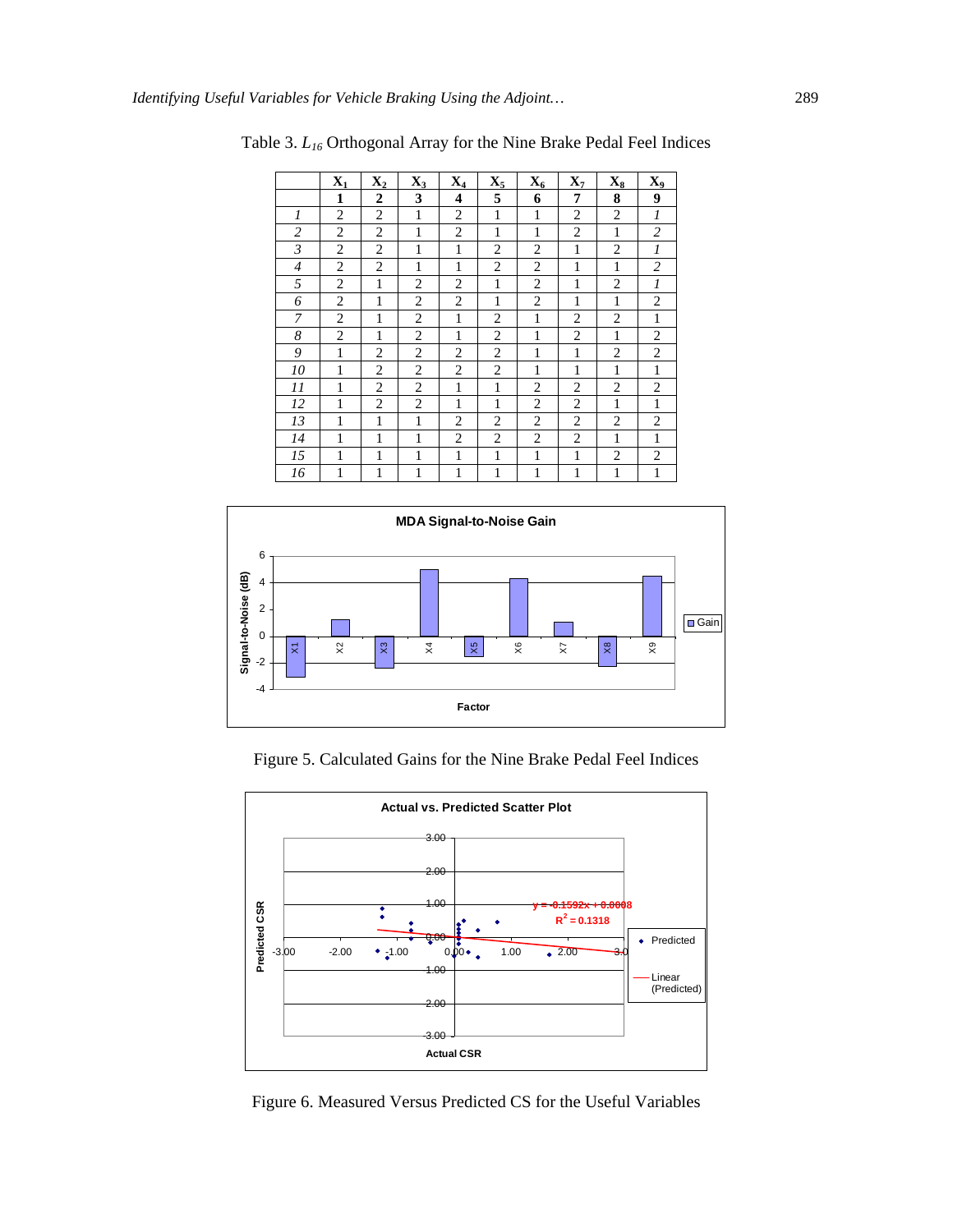| <b>Regression Equation</b>                                                                                                          | R-squared    | <b>R-Value</b> |
|-------------------------------------------------------------------------------------------------------------------------------------|--------------|----------------|
|                                                                                                                                     | <b>Value</b> |                |
| $CSR = -0.045 - 0.600 [X4]$                                                                                                         | 0.266        | 0.516          |
| $CSR = -0.002 - 0.508[X_4] - 0.271[X_9]$                                                                                            | 0.324        | 0.569          |
| $CSR = 0.060 - 0.145[X_4] - 0.115[X_9] + 0.552[X_6]$                                                                                | 0.478        | 0.691          |
| $0.057 - 0.154[X_4] - 0.079[X_9] + 0.539[X_6] - 0.059[X_2]$<br>$CSR =$                                                              | 0.480        | 0.693          |
| $CSR = 0.054 - 0.181[X_4] - 0.088[X_9] + 0.524[X_6] - 0.065[X_2] -$<br>$0.033[X_7]$                                                 | 0.481        | 0.694          |
| $CSR = 0.038 - 0.394[X_4] - 0.189[X_9] + 0.506[X_6] - 0.053[X_2] - 0.076[X_7]$<br>$-0.041[X5]$                                      | 0.487        | 0.698          |
| $CSR = 0.026 - 0.444[X_4] - 0.205[X_9] + 0.490[X_6] - 0.033[X_2] - 0.041[X_7]$<br>$+0.192[X_5] - 0.127[X_8]$                        | 0.493        | 0.702          |
| $CSR = 0.074 - 0.515[X_4] - 0.286[X_9] + 0.545[X_6] + 0.271[X_2]$<br>$0.247[X_7] + 0.303[X_5] - 0.147[X_8] - 0.465[X_3]$            | 0.526        | 0.725          |
| $CSR = 0.097 - 0.425[X_4] - 0.255[X_9] + 0.596[X_6] + 0.268[X_2] - 0.281[X_7]$<br>$+ 0.274[X5] - 0.099[X8] - 0.444[X3] + 0.082[X1]$ | 0.527        | 0.726          |

Table 4. Step-wise Regression Analysis for the Useful Variables

Scatter plots were then created to show the correlation between the measured versus predicted consumer satisfaction values. As shown in Figure 7, a scatter plot was created for the five useful variables. The scatter plot is useful to show the linearity of the prediction model.

| <b>Factor Added</b> | R     |       |
|---------------------|-------|-------|
| $\rm X_4$           | 0.516 |       |
| $X_9$               | 0.569 | 0.053 |
| $\rm X_6$           | 0.691 | 0.122 |
| $\rm X_2$           | 0.693 | 0.002 |
| $X_7$               | 0.694 | 0.001 |
| $X_5$               | 0.698 | 0.004 |
| $X_8$               | 0.702 | 0.004 |
| $X_3$               | 0.725 | 0.023 |
| $\rm X_1$           | 0.726 | 0.001 |

|  | Table 5. Regression Summary |  |
|--|-----------------------------|--|
|--|-----------------------------|--|



Figure 7. Scatter Plot for the Five Useful Variables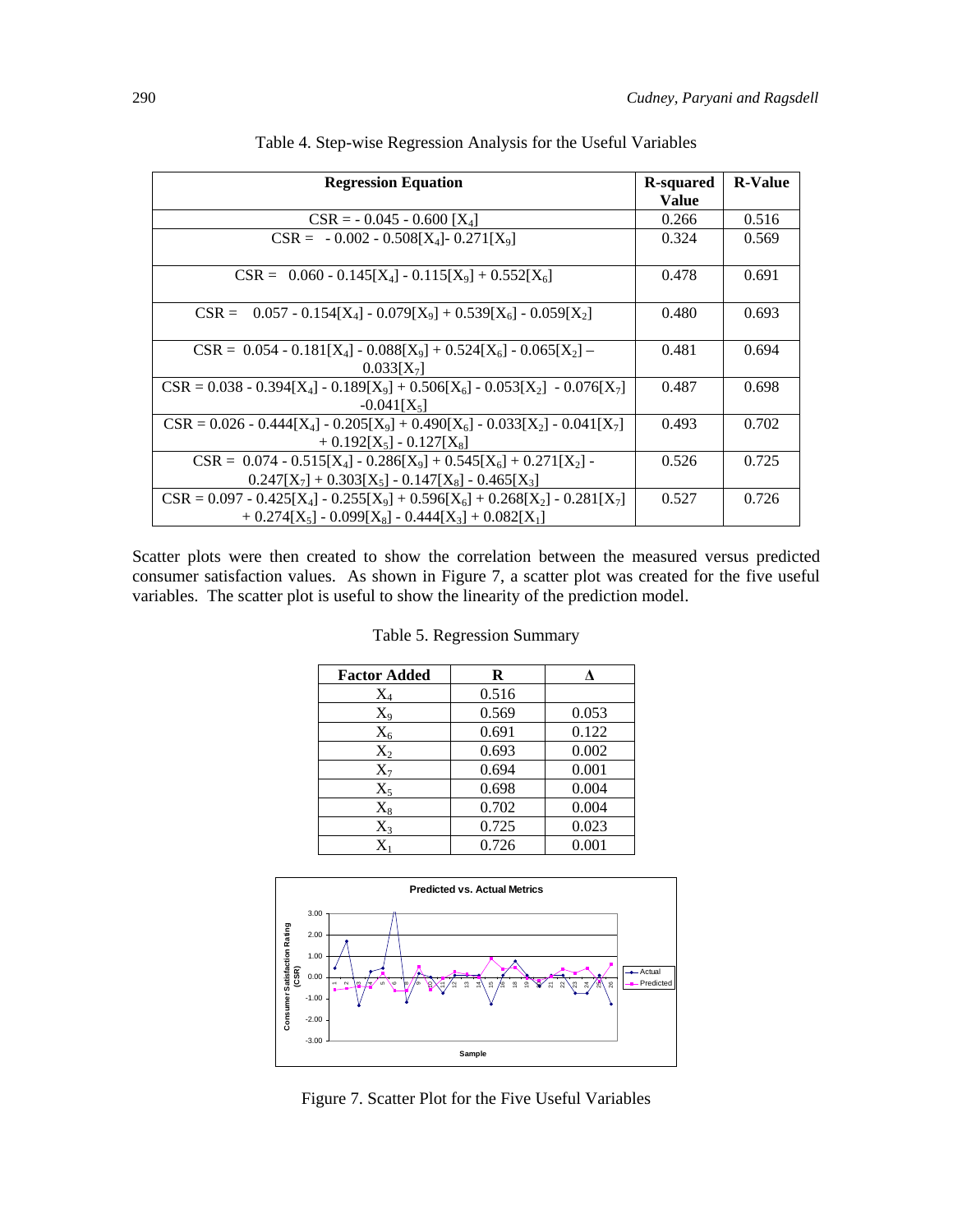# **8. CONCLUSION**

The brake pedal feel vehicle attribute data was evaluated using the Mahalanobis-Taguchi System. Multicollinearity is addressed in MTS by using the adjoint matrix approach (MDA). There are nine brake pedal feel factors. Of the original nine brake pedal feel factors, five factors were determined to be useful variables using the adjoint matrix method. The correlation coefficient between the actual and predicted values is 0.69.

This application of MDA will enable producers to evaluate consumer satisfaction and, accordingly, apply that knowledge to the designing of the attributes delivered in a product. This research will provide a method for understanding and, therefore, meeting consumer requirements. Consequently, this will result in higher consumer satisfaction and lower costs by providing only characteristics that are key to the consumer. The relationship developed will enable producers to quantify the impact of changes in components level on consumer satisfaction.

#### **9. FUTURE RESEARCH**

Further research should be conducted to utilize the methodology developed in other contexts and industries that drive the requirements down throughout all levels of a system. The analysis performed relates subsystem levels to consumer satisfaction. Future research should incorporate subsystems, sub-subsystems and components levels to fully gain the relationship between design changes made at these lower level components and overall consumer satisfaction. This will enable the producer quantify the impact on consumer satisfaction for actions such as changing suppliers for a particular component or modifying design specification. The methodology proposed will provide information for making business decisions.

A key aspect that should be incorporated into this analysis is cost data. Important business decisions are made on the basis of cost and consumer impact. System optimization would be based on equations using cost data and constraints in the feasible region for components specifications. The objective function would be to minimize the cost and maximize consumer satisfaction.

#### **REFERENCES**

- [1] Al-Otum, H.M.(2003), Morphological operators for color image processing based on Mahalanobis distance measure, *Optical Engineering*, 42 (9); 2595-2606.
- [2] Anandan, P., Irani M.(2002), Factorization with uncertainty, *International Journal of Computer Vision*, 49 (2-3); 101-116.
- [3] Asada, M. (2001), Wafer yield prediction by the Mahalanobis-Taguchi system, IEEE International Workshop on Statistical Methodology, 6; 25-28.
- [4] Garcia-Lagos, F., Joya, G., Marin, F.J., Sandoval F. (2003), Modular power system topology assessment using Gaussian potential functions, IEEE Proceedings-Generation Transmission and Distribution, 150 (5); 635-640.
- [5] Hayashi, S., Y. Tanaka, Kodama E. (2001), A new manufacturing control system using Mahalanobis distance for maximizing productivity, *IEEE Transactions*, 15 (4); 59-62.
- [6] Manly, B.F.J. (1994), Multivariate Statistical Methods: A Primer; Chapman & Hall, London.